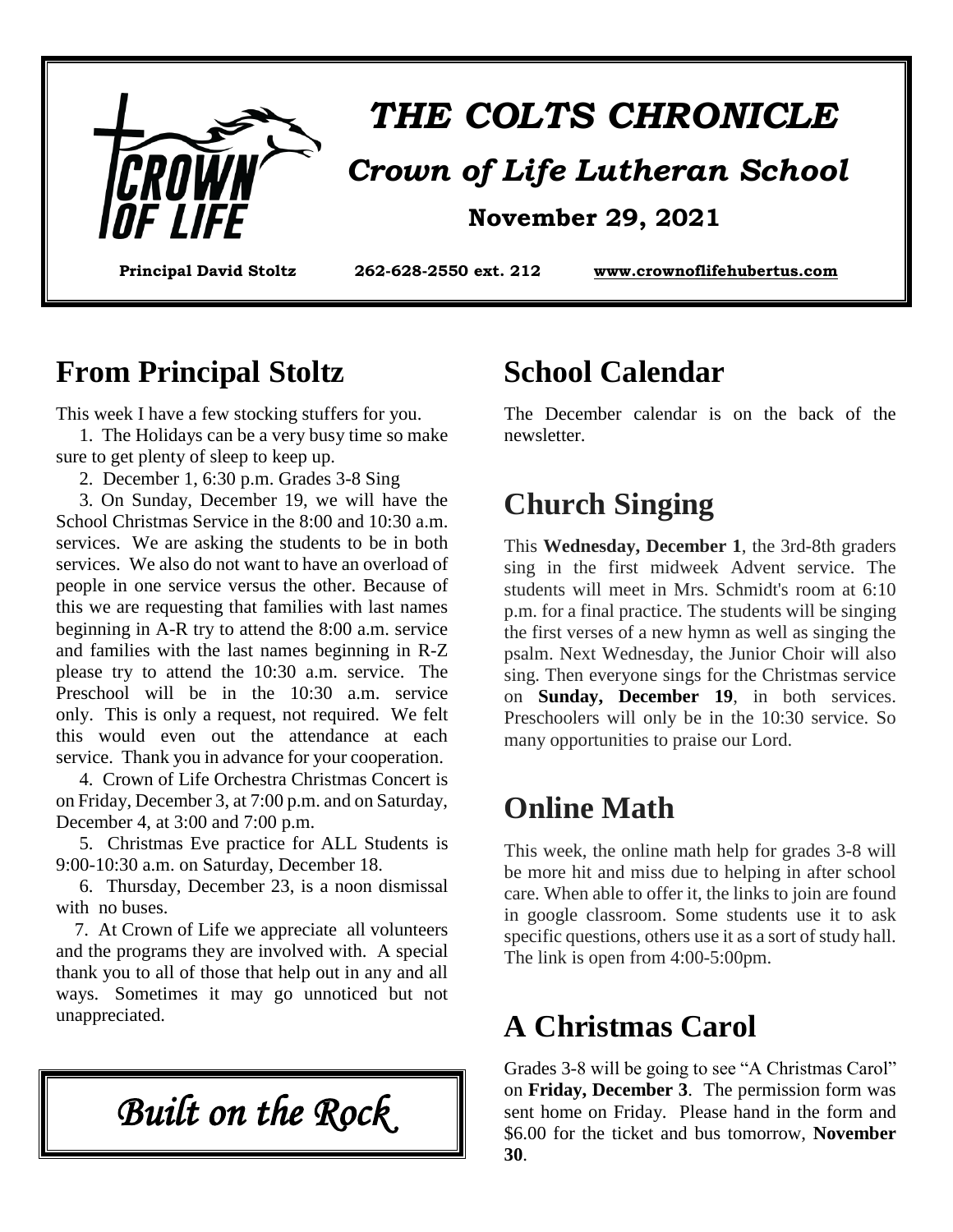## **Shop with SCRIP**

ShopWithSCRIP is offering amazing rebates on gift cards on 150+ retailers through **December 10** calling it Dazzle Days. They are also offering 24 hour Dazzle Day Deals that only last 24 hours. Todays Dazzle One Day Deal is Dominoes Pizza at 14%. Kwik Trip is at 9% again until **December 10**. The complete list of retailers and the rebates are posted on the bulletin board outside the gymnasium. Options for order include registering online at ShopwithSCRIP using COL Code 4L1AFBC45961, placing a hard copy order with Belinda Matter or Emailing Belinda Matter your order belindamatter@gmail.com. Call with any questions: 262 424- 5055.

*For all school dates, please check the school calendar at www.crownoflifehubertus.com*

# **SpecSTACKular!**

Thanks to all that participated in the 2021 Speed Stacking Activities at Crown of Life. Great early morning fun was had in the Stacking Club! Many students displayed great determination in attempting to set new personal records or school records. Several new grade and school records were broken. This year we added two new categories. One for attempting to build a 171 cup pyramid in record time. This pyramid has 18 cups on the base row and requires  $14$  stacks of cups  $+ 3$  additional cups. Violet Cepican is our school record holder for this event finishing the pyramid in 2:38. The World Record for this event as seen in the 2018 Guinness Book was 1:26 and was broken by the same stacker a year later with a time of 59 seconds. We also added the tallest tower category which is stacking cups singly with rims to rims and bottoms to bottoms. This record was going back and forth between Kim Nirschl and Gavin Sans but on the final day, Kim had an amazing build of 39 cups which fell as she placed the 40th cup on top at 12.5 feet tall. Both Kim and Violet were awarded the 2021 Guinness Book of Records. Winning the other two Guinness Books were Braden Sprengel who was the fastest stacker of 10 rolls of

toilet paper (3.73 seconds) and Paige Lorge who set new personal records in Rapid Fire, the 3-3-3 and the 3-6-3. Thanks to all who contributed 12 matching items for the food drive. The winners of the stacks of cups were Owen Stoll and for the 2nd year in a row, Aubrey Klemann. Don't let your cups get dusty between now and next year. KEEP STACKING! And if by chance you love this sport, consider registering for a tournament.

#### **Basketball News**

Hello, COL families! We are SO excited to be hosting our first HOME B-team basketball games on **Friday, December 10**. We do need parent volunteers for this game and our future home games. Please be sure to sign up and



help us out so that we can make our first home games a wonderful experience for our students and visiting teams!

https://www.signupgenius.com/go/10C0C44ABAB 2EA6FACE9-basketball

#### **3K-4K News**

Bible - "The Savior Is Coming!" our song of the week will be "God Loves Me Dearly" and our passage is Luke 1:47

 Movement - We will be reviewing various animal movements (gallop, hop, run, etc.) and our students will have P.E with Mrs. Matter on Wednesday and Thursday from 11-11:30 a.m.

 Music - Our students will be working on our Christmas Program items. They will also have music class with Mrs. Strey on Tuesday from 11-11:30 a.m.

- Small Group Our KDI will be LETTERS and our LOTW is Kk
	- (M) Letter hunt in our classroom. Students will need to match the letters after finding them!
	- (T) Practice writing our FIRST name
	- (W) Practice writing our FIRST and LAST name
	- (TH) Students will be matching upper and lower case letters
	- (F) Alphabet floor puzzles